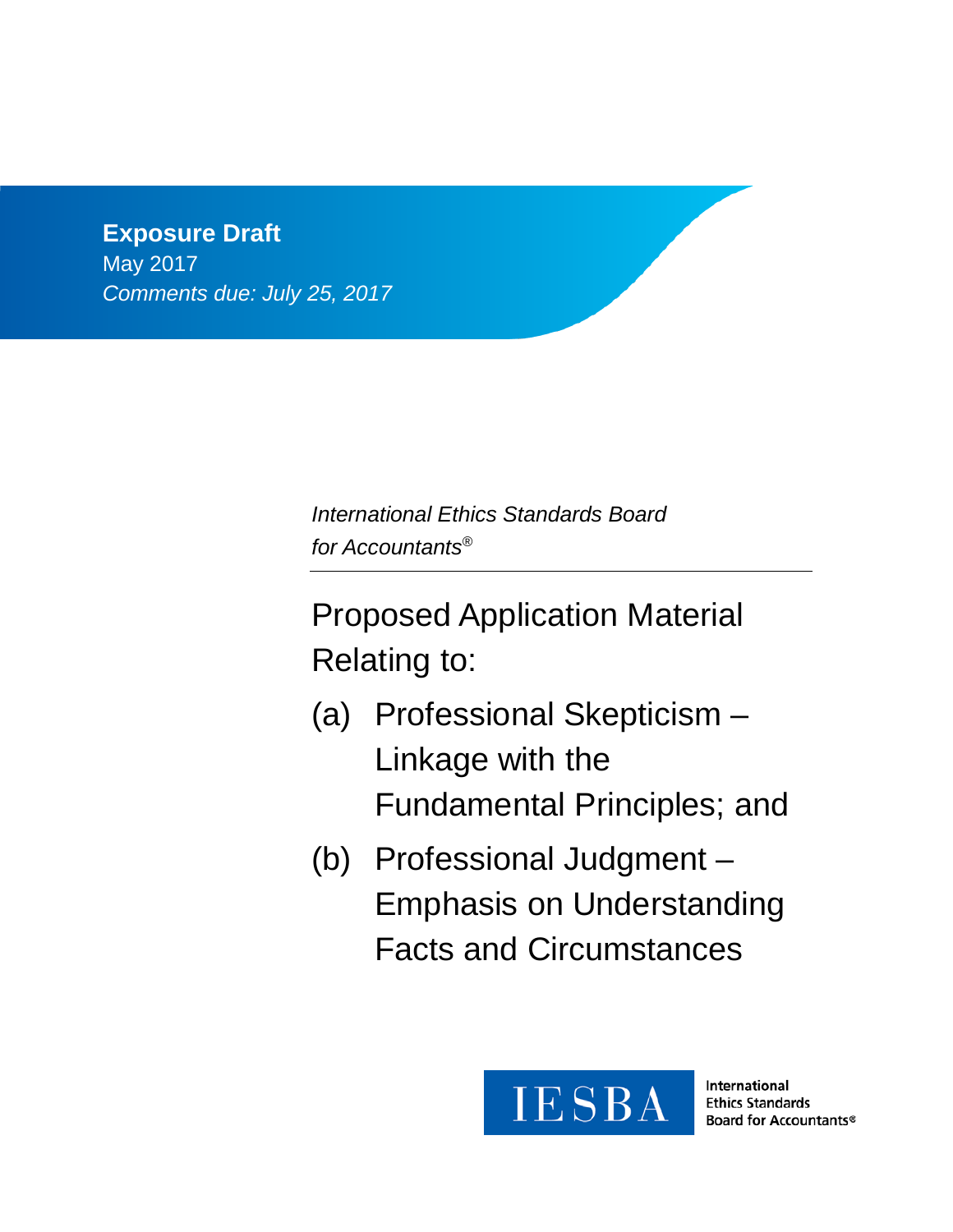

International **Ethics Standards** Board for Accountants®

This Exposure Draft was developed and approved by the [International Ethics Standards Board for](http://www.ifac.org/ethics)  [Accountants®](http://www.ifac.org/ethics) (IESBA®).

The IESBA is a global independent standard-setting board. Its objective is to serve the public interest by setting high-quality ethics standards for professional accountants worldwide and by facilitating the convergence of international and national ethics standards, including auditor independence requirements, through the development of a robust, internationally appropriate *Code of Ethics for Professional Accountants™* (the Code).

The structures and processes that support the operations of the IESBA are facilitated by the International Federation of Accountants® (IFAC®).

Copyright © May 2017 by the International Federation of Accountants (IFAC). For copyright, trademark, and permissions information, please see [page](#page-17-0) 18.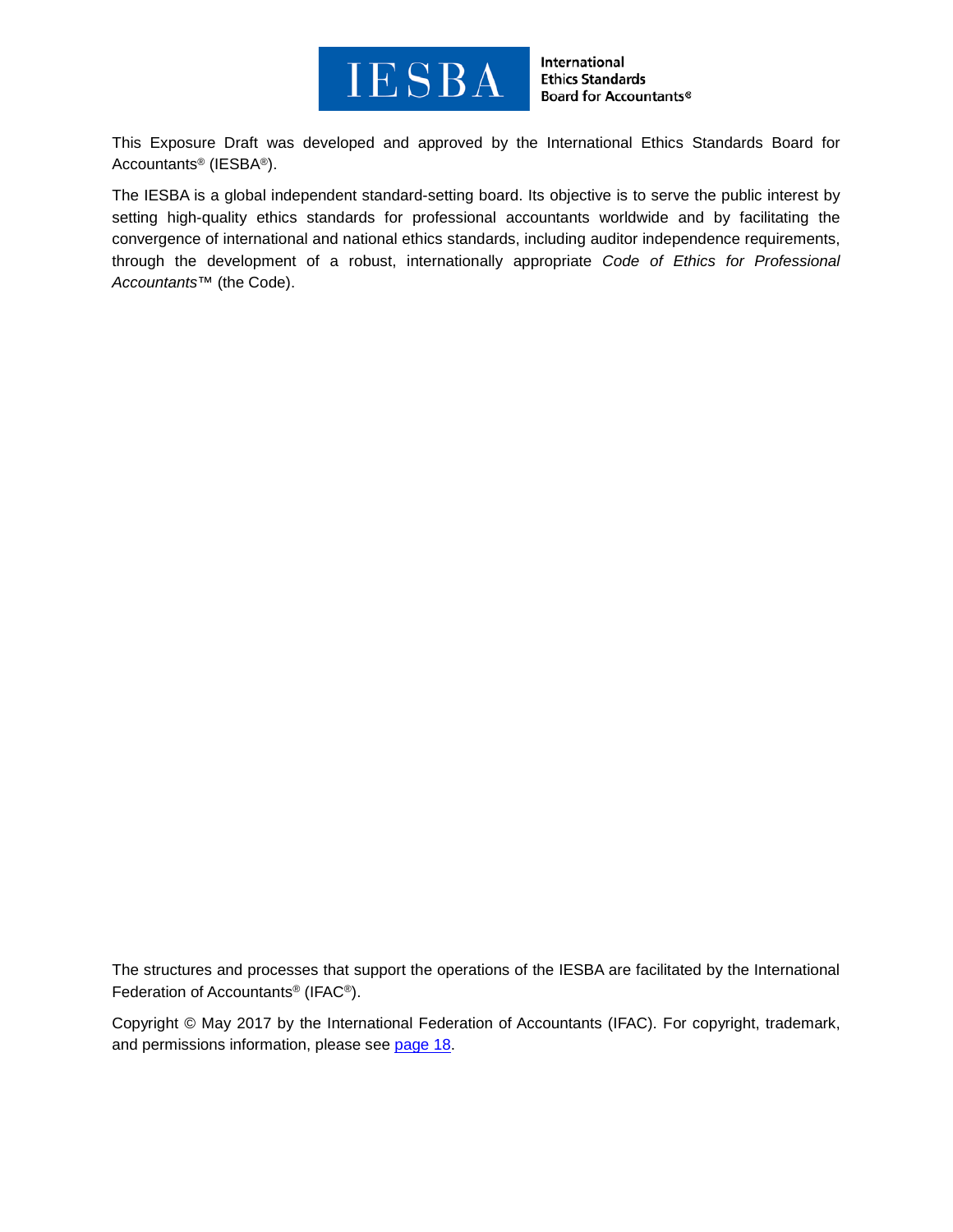## **REQUEST FOR COMMENTS**

The proposals in this Exposure Draft may be modified in light of comments received before being issued in final form. Comments are requested by **July 25, 2017**.

Respondents are asked to submit their comments electronically through the IESBA website, using the ["Submit a Comment"](http://www.ifac.org/publications-resources/proposed-revisions-clarify-applicability-provisions-part-c-extant-code) link. Please submit comments in both PDF and Word files. Also, please note that firsttime users must register to use this feature. All comments will be considered a matter of public record and will ultimately be posted on the website. Although the IESBA prefers that comments are submitted via its website, comments can also be sent to Ken Siong, IESBA Technical Director a[t KenSiong@ethicsboard.org](mailto:KenSiong@ethicsboard.org)

This publication may be downloaded from the IESBA website: [www.ifac.org/ethics/restructured-code.](http://www.ifac.org/ethics/restructured-code) The approved text is published in the English language.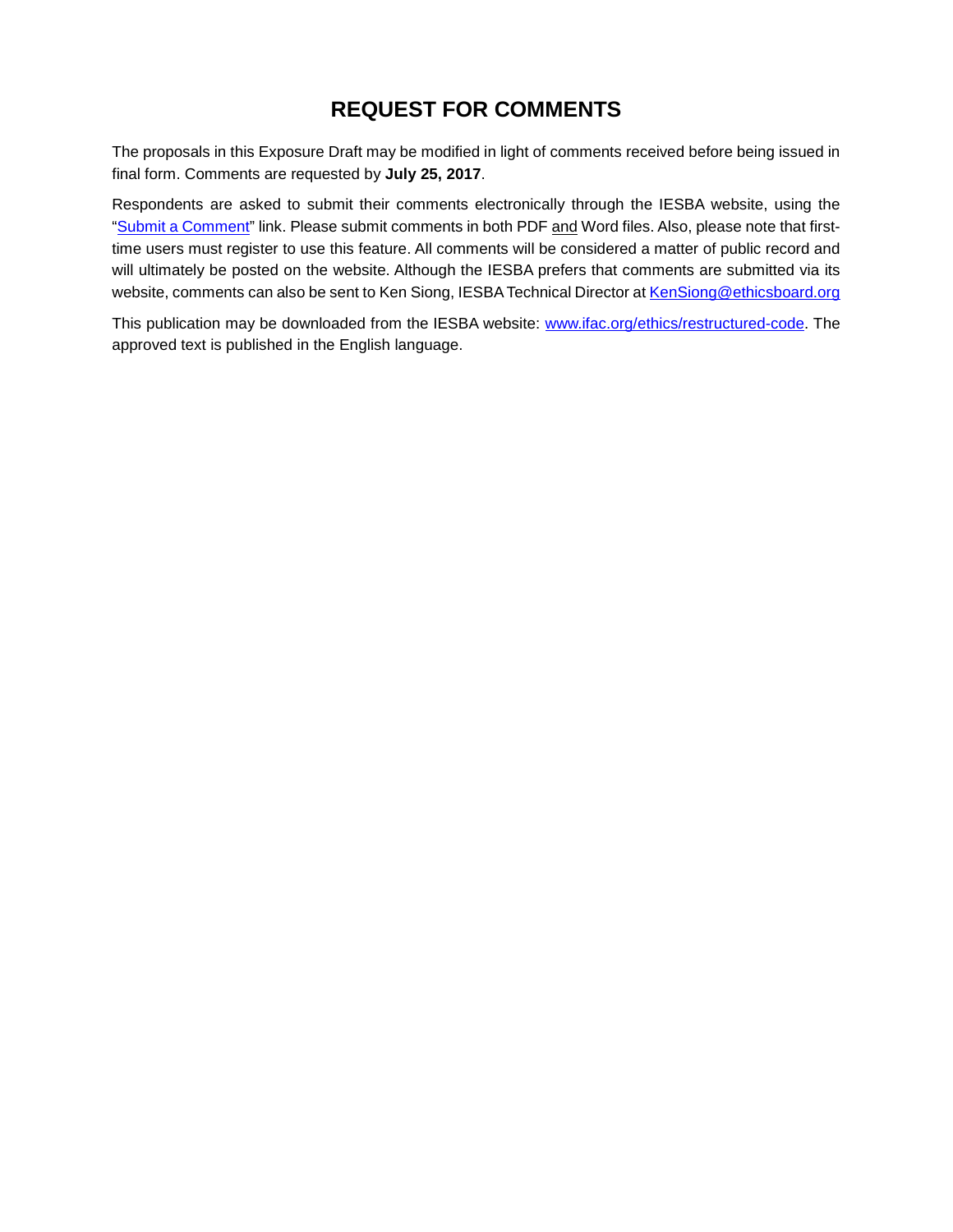# **PROPOSED APPLICATION MATERIAL RELATING TO PROFESSIONAL SKEPTICISM AND PROFESSIONAL JUDGMENT**

### **CONTENTS**

|                                                                                                                                                           | Page |
|-----------------------------------------------------------------------------------------------------------------------------------------------------------|------|
|                                                                                                                                                           | 5    |
|                                                                                                                                                           | 5    |
| н.                                                                                                                                                        | 5    |
|                                                                                                                                                           | 9    |
|                                                                                                                                                           | 9    |
| V.                                                                                                                                                        | 9    |
| Appendix: Matters Relating to the Applicability of Professional Skepticism Beyond<br>the Audit and Assurance Context—Background and Future Considerations | 11   |
| EXPOSURE DRAFT: Proposed Application Material Relating to (A) Professional<br>Skepticism – Linkage with the Fundamental Principles; and (B) Professional  |      |
| Judgment – Emphasis on Understanding Facts and Circumstances                                                                                              | 14   |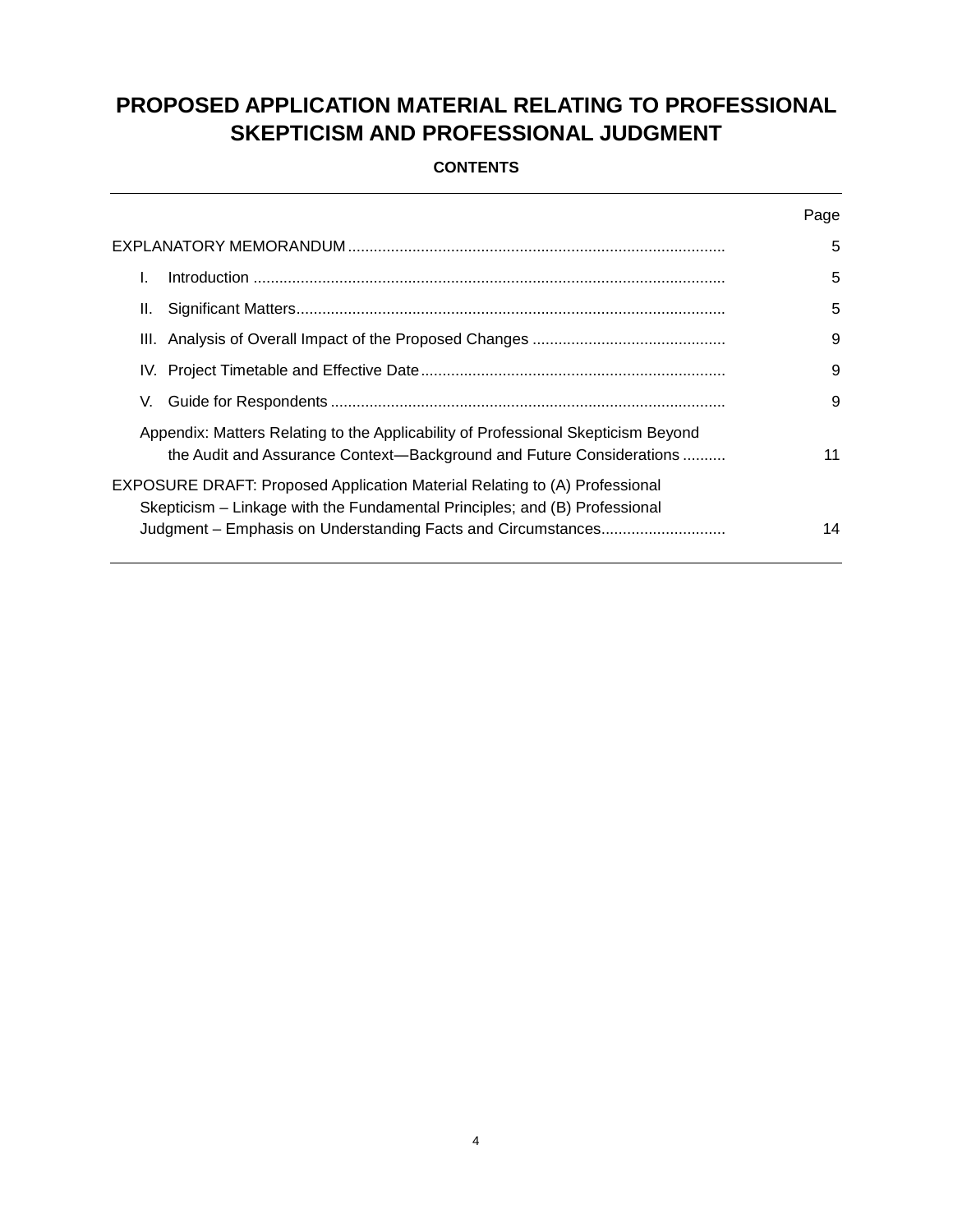# **EXPLANATORY MEMORANDUM**

## <span id="page-4-1"></span><span id="page-4-0"></span>I. **Introduction**

- 1. This memorandum provides background to, and an explanation of, the IESBA's exposure draft which includes proposed new application material to:
	- (a) Describe how compliance with the fundamental principles in the Code supports the exercise of professional skepticism in the context of audit and other assurance engagements; and
	- (b) Emphasize the importance of professional accountants obtaining a sufficient understanding of the facts and circumstances known to them when exercising professional judgment in applying the conceptual framework.

The application material represents proposed additions to Section [1](#page-4-3)20<sup>1</sup> of the restructured Code, the text of which was [agreed in principle](http://www.ifac.org/system/files/publications/files/IESBA-Agreed-In-Principle-Text-Structure-and-Safeguards-Phase-1.pdf) by IESBA in December 2016 as part of Phase 1 of its Safeguards project.[2](#page-4-4)

<span id="page-4-2"></span>2. The IESBA approved this exposure draft in April 2017.

### II. **Significant Matters**

### A. **Proposed Application Material Relating to Professional Skepticism – Linkage with the Fundamental Principles**

#### *Background*

3. Professional skepticism is an important concept that is currently defined in auditing and assurance standards. The International Auditing and Assurance Standards Board's (IAASB's) International Standard on Auditing (ISA) 200, for example, defines professional skepticism as "an attitude that includes a questioning mind, being alert to conditions which may indicate possible misstatement due to error or fraud, and a critical assessment of audit evidence."<sup>[3](#page-4-5)</sup> ISAs, in particular, explicitly require auditors to exercise professional skepticism throughout the audit, i.e., during engagement acceptance; as part of identifying and assessing risks of material misstatement; in designing the nature, timing and extent of audit procedures; and in forming an opinion on whether the financial statements are prepared in all material respects in accordance with the applicable financial reporting framework. Although, the definition of professional skepticism in the auditing and assurance standards of national standard setters might differ slightly from how the term is defined in the International Standards of the IAASB, the general principles are the same.

<span id="page-4-3"></span> $\overline{1}$ Section 120, *The Conceptual Framework*

<span id="page-4-4"></span><sup>2</sup> In December 2016, the IESBA completed the first phase of its Safeguards project aimed at improving the clarity, appropriateness, and effectiveness of the safeguards in the Code. For further information about this project, including how the IESBA is coordinating it with its Structure project aimed at enhancing the understandability and usability of the Code, and anticipated timelines, see the January 2017 **IESBA Update**.

<span id="page-4-5"></span><sup>&</sup>lt;sup>3</sup> ISA 200, Overall Objectives of the Independent Auditor and the Conduct of an Audit in Accordance with International Standards *on Auditing,* paragraph 13(l). IAASB Staff Publication, *Staff Questions and Answers – P*[rofessional Skepticism in an Audit of](http://www.ifac.org/publications-resources/staff-questions-answers-professional-skepticism-audit-financial-statements)  [Financial Statements](http://www.ifac.org/publications-resources/staff-questions-answers-professional-skepticism-audit-financial-statements) issued in February 2012, further discusses considerations in the ISAs and International Standard on Quality Control (ISQC) 1, *Quality Control for Firms that Perform Audit and Reviews of Financial Statements, and Other Assurance and Related Services Engagement* that are relevant to the proper understanding and application of professional skepticism during an audit of financial statements.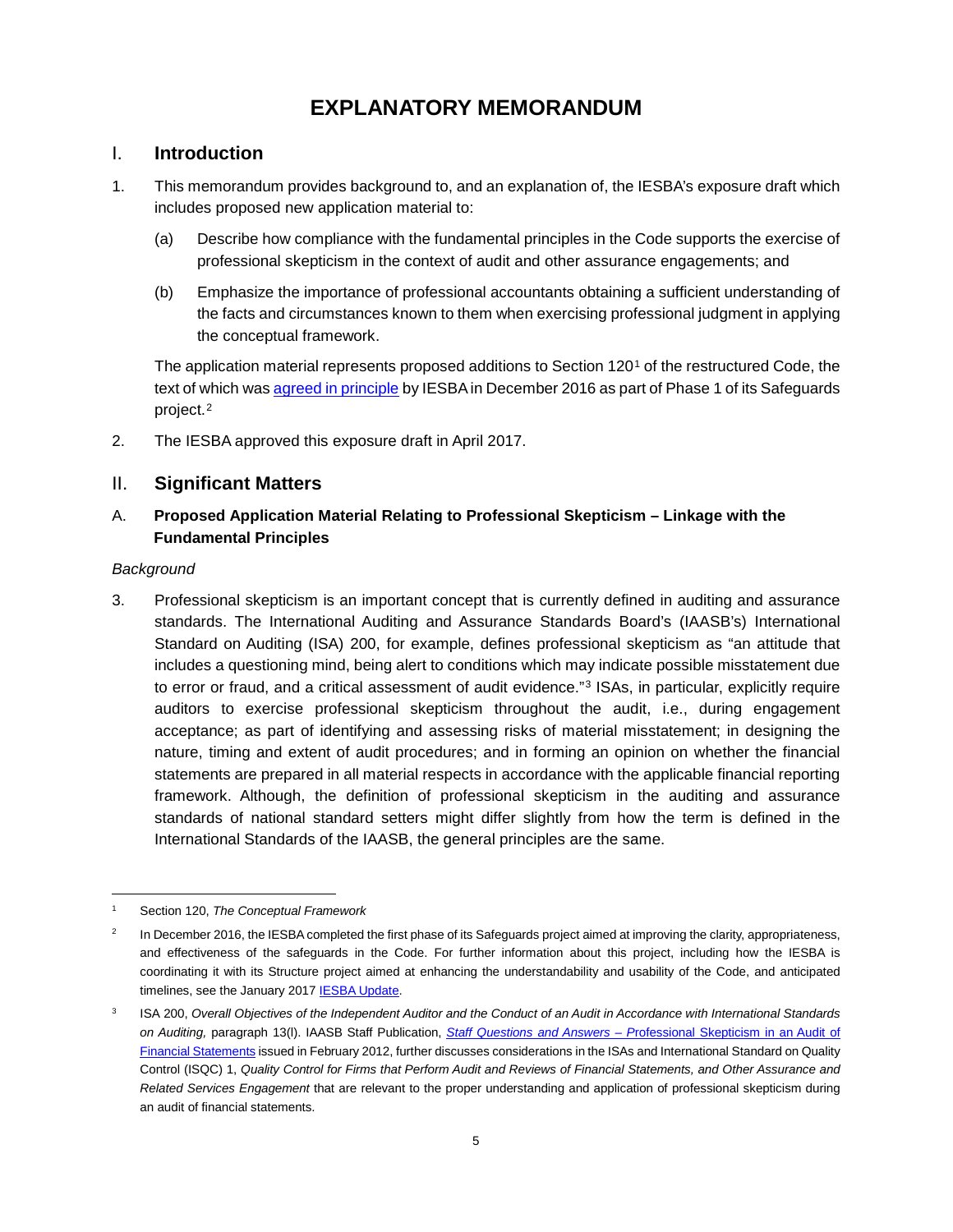#### EXPLANATORY MEMORANDUM

- 4. Although the concept of professional skepticism is most prominently dealt with in auditing and assurance standards, professional skepticism is also referred to in the Code<sup>[4](#page-5-0)</sup> and in the International Education Standards (IESs).<sup>[5](#page-5-1)</sup> Consistent with the International Standards of the IAASB, the extant Code refers to professional skepticism in the context of audit and other assurance engagements only.
- 5. In recent years, issues relating to professional skepticism have been cited by various stakeholders. For example, since 2012 International Forum of Independent Audit Regulators' (IFIAR's) has consistently identified professional skepticism as a finding in its global survey of audit inspection reports, in particular in relation to the audit of areas that require high levels of professional judgment.<sup>[6](#page-5-2)</sup> At the national level, some jurisdictions have undertaken initiatives related to enhancing auditors' application of professional skepticism. The IAASB's December 2015 Invitation to Comment (ITC), *[Enhancing Audit Quality in the Public Interest: A Focus on Professional Skepticism, Quality Control](https://www.ifac.org/publications-resources/invitation-comment-enhancing-audit-quality-public-interest)  [and Group Audits](https://www.ifac.org/publications-resources/invitation-comment-enhancing-audit-quality-public-interest)*, summarized issues related to professional skepticism and sought views about how those issues might be addressed.<sup>[7](#page-5-3)</sup>

(a) Independence of Mind

-

(b) Independence in Appearance

The avoidance of facts and circumstances that are so significant that a reasonable and informed third party would be likely to conclude, weighing all the specific facts and circumstances, that a firm's, or a member of the audit team's, integrity, objectivity or professional skepticism has been compromised. *[Emphases added]*

- <span id="page-5-1"></span>5 References to professional skepticism in the standards of the International Accounting Education Standards Board (IAESB) include the following:
	- Applicable to all professional accountants, IES 3, *Initial Professional Development – Professional Skills* (2015), paragraph 7(c)(ii) includes as a learning outcome for professional skills the need to "apply professional skepticism through questioning and critically assessing all information."
	- Applicable to all professional accountants, IES 4, *Initial Professional Development – Professional Values, Ethics and Attitudes, p*aragraph 11(a)(i) includes as a competency area for professional values, ethics and attitudes "professional skepticism and professional judgment." It also describes related learning outcomes as follows:
		- o "Apply a questioning mindset critically to assess financial information and other relevant data; and
		- o Identify and evaluate reasonable alternatives to reach well-reasoned conclusions based on all relevant facts and circumstances."
	- Applicable to audit engagement partners only, IES 8, *Professional Competence for Engagement Partners Responsible for Audits of Financial Statements* prescribes learning outcomes for professional skepticism and professional judgment that engagement partners are expected to develop and maintain through continuing professional development.

Separately, reference is made to the term "skepticism" in a July 2015 non-authoritative IAESB publication titled, *[Framework for](http://www.ifac.org/publications-resources/framework-international-education-standards-professional-accountants-and)  [International Education Standards for Professional Accountants and Aspiring Professional Accountants](http://www.ifac.org/publications-resources/framework-international-education-standards-professional-accountants-and)* (the Framework). Paragraph 28 of the Framework notes that "General education helps professional accountants and aspiring professional accountants integrate technical competence, professional skills, and professional values, ethics, and attitudes developed through professional accounting education. It supports the development of decision making skills, judgment, and skepticism."

- <span id="page-5-2"></span><sup>6</sup> See the IFIAR Reports on Survey of Inspection Findings for 2012-2016. For example, in its 2016 Report dated March 2017, IFIAR highlights its continued focus on encouraging the development of standards that drive auditors to consistently exercise sufficient professional skepticism.
- <span id="page-5-3"></span>7 The IESBA considered the significant matters raised by respondents to the ITC at its [September 2016 meeting.](http://www.ethicsboard.org/meetings/september-26-30-2016-new-york-usa)

<span id="page-5-0"></span>**<sup>4</sup>** The Code in particular refers to professional skepticism in its definition of independence: Independence comprises:

The state of mind that permits the expression of a conclusion without being affected by influences that compromise professional judgment, thereby allowing an individual to act with integrity and exercise objectivity and professional skepticism.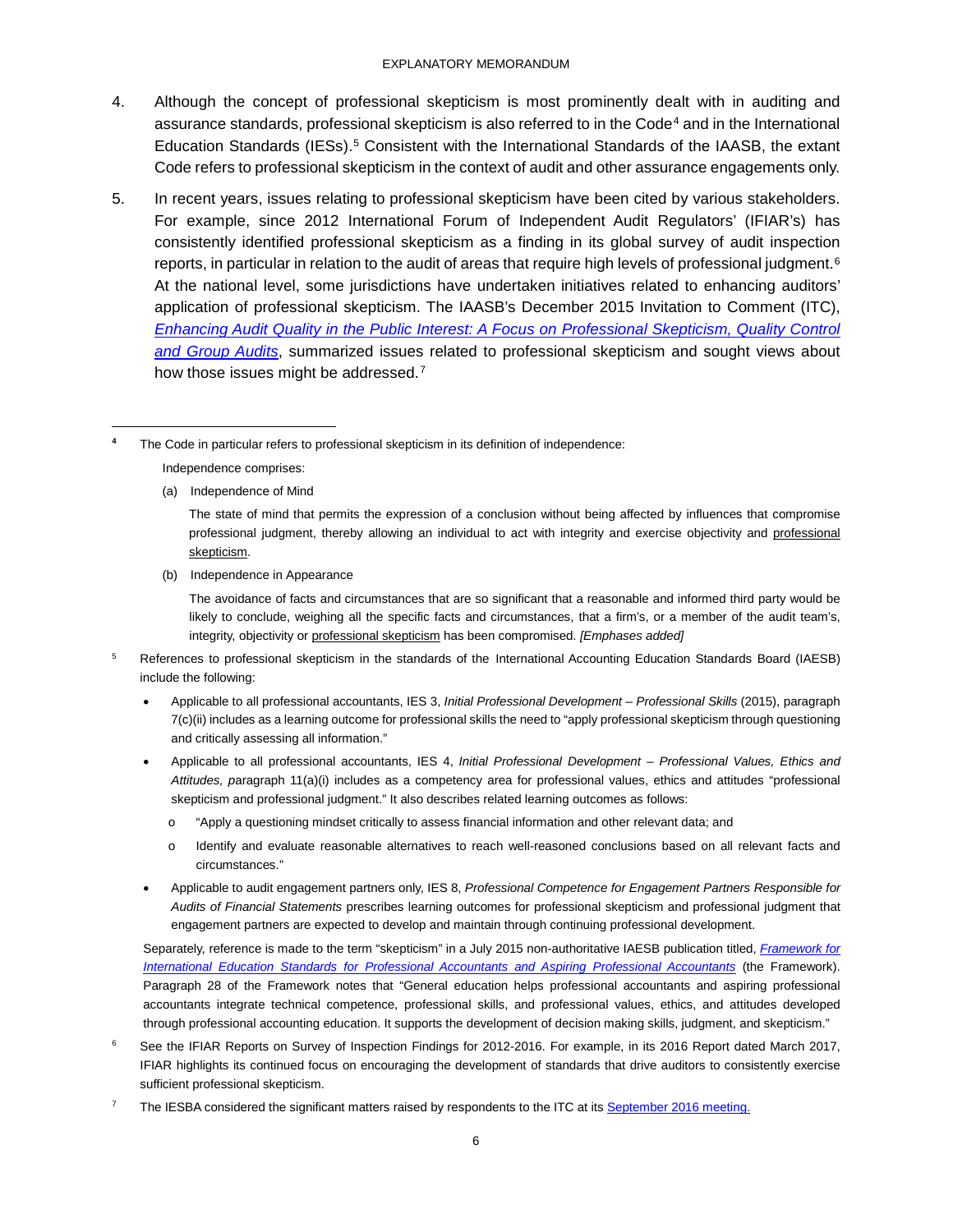- 6. Additionally, some stakeholders, in commenting on recent IESBA exposure drafts,<sup>[8](#page-6-0)</sup> have suggested that the IESBA consider how the Code should address professional skepticism beyond audit and other assurance engagements. As further discussed in the Appendix to this explanatory memorandum, those stakeholders have expressed the view that the concept of professional skepticism should be relevant to all professional accountants – not just professional accountants who perform audit and other assurance engagements.
- 7. In response, the IESBA, IAASB and the IAESB jointly established a tripartite Professional Skepticism Working Group (PSWG) in June 2015. The PSWG's subsequent work prompted focused and coordinated discussions at the plenary sessions of the IESBA, IAASB, IAESB and their respective Consultative Advisory Groups (CAGs) about actions that the three Boards could take, individually and in coordination, to enhance the exercise of professional skepticism.
- 8. In September 2016, the PSWG recommended that the IESBA provide guidance in the Code to professional accountants undertaking audit, review and other assurance engagements to explain how compliance with the fundamental principles supports the exercise of professional skepticism in the context of such engagements.
- 9. This recommendation is consistent with the advice from the joint CAGs of the IESBA and IAASB. It was also based on feedback from some respondents to the IAASB's ITC and a [December 2015](http://www.iaasb.org/system/files/meetings/files/20151207-IAASB-Agenda_Item_7B-Executive-Summary-State_of_Art_Research_Related_to_Auditor_Professional_Skepticism-final_0.pdf)  [summary of academic research](http://www.iaasb.org/system/files/meetings/files/20151207-IAASB-Agenda_Item_7B-Executive-Summary-State_of_Art_Research_Related_to_Auditor_Professional_Skepticism-final_0.pdf) relating to professional skepticism that the IAASB had commissioned, which suggested that proper application of, and compliance with, the provisions in the Code might also contribute to enhancing the exercise of professional skepticism. Consistent with the PSWG's observations, the academic research notes that :
	- (a) The drivers and impediments to compliance with the fundamental principles and to the exercise of professional skepticism are the same.
	- (b) Auditors who comply with the fundamental principles (in particular integrity, objectivity and professional competence and due care) are more resolute when making inquiries of and considering evidence received from management.
	- (c) Substantial time pressure, particularly at year end, which creates threats to compliance with the fundamental principles, also impairs an individual's ability to exercise professional skepticism.

### *The IESBA's Response*

- 10. In response to the PSWG's recommendation and recognizing the public interest in promoting the application of professional skepticism in audits, reviews and other assurance engagements, the IESBA determined that it would be important to supplement the Code's existing few references to professional skepticism with application material.
- 11. The proposed application material in paragraph 120.13 A1 explains how compliance with the fundamental principles supports the exercise of professional skepticism by illustrating this linkage in the context of an audit of financial statements.

<span id="page-6-0"></span><sup>-&</sup>lt;br>8 August 2014 Exposure Draft, *[Proposed Changes to Certain Provisions of the Code Addressing the Long Association of Personnel](https://www.ifac.org/publications-resources/proposed-changes-certain-provisions-code-addressing-long-association-personne)  [with an Audit or Assurance Client](https://www.ifac.org/publications-resources/proposed-changes-certain-provisions-code-addressing-long-association-personne)*; and November 2014 Exposure Draft¸ *[Proposed Changes to Part C of the Code Addressing](https://www.ifac.org/publications-resources/proposed-changes-part-c-code-addressing-presentation-information-and-pressure)  [Presentation of Information and Pressure to Breach the Fundamental Principles](https://www.ifac.org/publications-resources/proposed-changes-part-c-code-addressing-presentation-information-and-pressure)*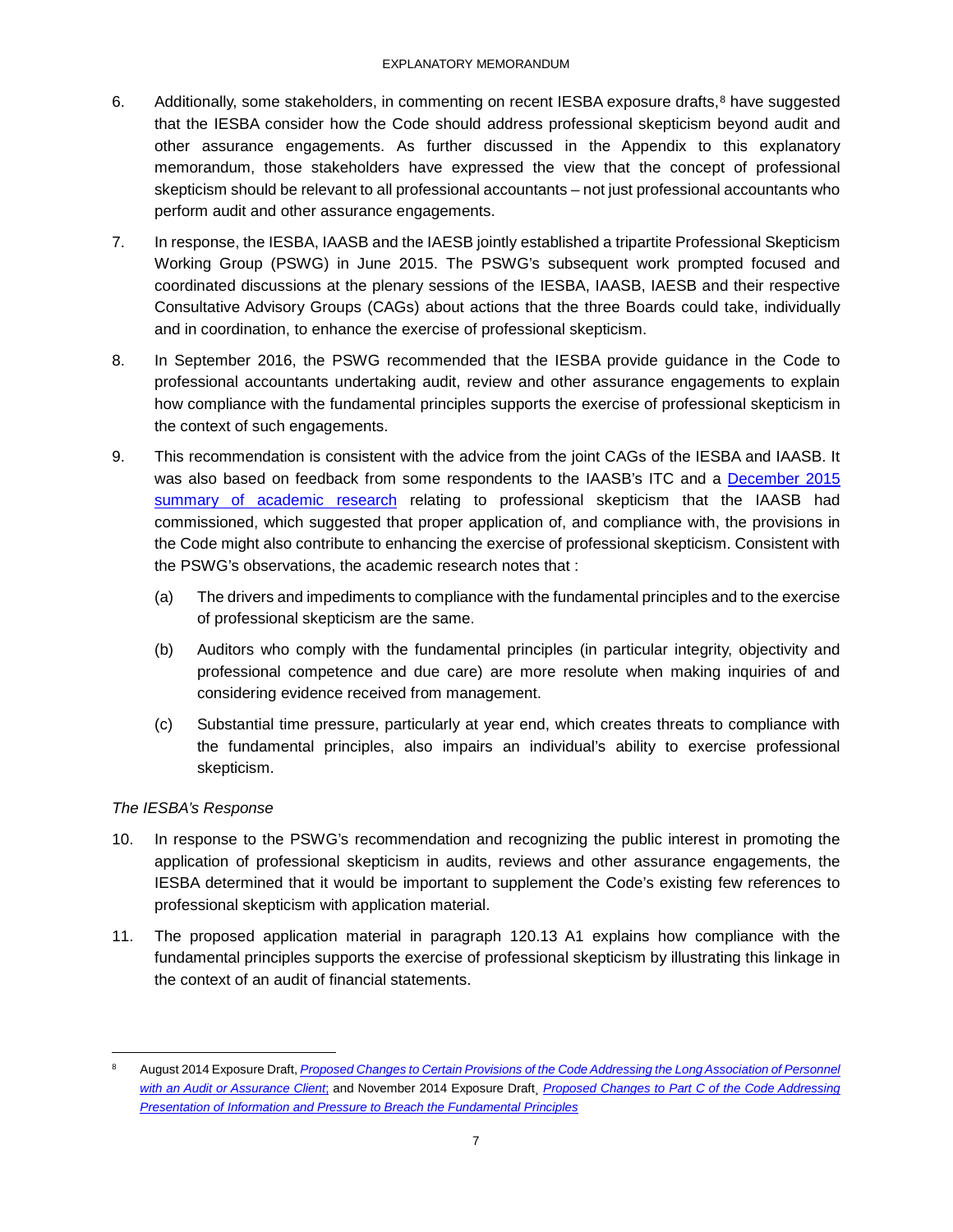- 12. The IESBA is of the view that further work is needed in the longer term to elaborate on the relevance of professional skepticism to compliance with the fundamental principles. As further discussed in the Appendix to this explanatory memorandum, the IESBA has been considering whether and, if so, how the Code should address the applicability of the concept of professional skepticism to professional accountants other than professional accountants who perform audit and other assurance engagements.
- 13. Notwithstanding its plans for future work on the topic of professional skepticism, the IESBA determined that it should not withhold an immediate response to specific requests for clarification about how compliance with the fundamental principles supports the exercise of professional skepticism in the audit and assurance context.

### B. **Proposed Application Material Relating to Professional Judgment – Emphasis on Understanding Facts and Circumstances**

#### *Background*

- 14. Concurrently with its deliberation of the issues relating to professional skepticism and its work on the Structure and Safeguards projects, the IESBA considered the views of stakeholders who questioned whether the relevant information underpinning ethical decisions is being assessed with sufficient rigor. The IESBA determined that if a professional accountant were to accept information at "face value" without regard to whether it could lead the professional accountant to become associated with materially false or misleading information, it would constitute non-compliance with the fundamental principles, in particular, integrity and professional competence and due care.
- 15. On that basis, the IESBA explored establishing a new requirement in the Code for professional accountants to apply a critical mindset when applying the conceptual framework in order to emphasize the need for professional accountants to understand facts and circumstances being considered and their implications with respect to compliance with the fundamental principles. Subsequent discussions with the IAASB highlighted the potential for confusion between the concepts of "critical mindset" and professional skepticism, given the overlapping aspect of critical assessment common to both concepts. The IESBA also considered whether it was necessary to introduce a new requirement as part of the application of the conceptual framework, or whether the notion of obtaining a sufficient understanding of the facts and circumstances was not already an implicit part of the requirement to exercise professional judgment when applying the conceptual framework. Against this background, the IESBA determined to pursue an alternative approach of developing application material focused on emphasizing the importance of professional accountants obtaining a sufficient understanding of the facts and circumstances known to the professional accountant when exercising professional judgment in applying the conceptual framework.

### *Proposed Application Material Relating to the Requirement to Exercise Professional Judgment When Applying the Conceptual Framework*

- 16. In light of the above, the IESBA proposes application material in paragraph 120.5 A1 that emphasizes the importance of professional accountants obtaining a sufficient understanding of the facts and circumstances known to them when exercising professional judgment in applying the conceptual framework. Specifically, this proposed application material highlights the importance of the professional accountant considering whether:
	- There is an inconsistency between the known facts and circumstances and the professional accountant's expectations.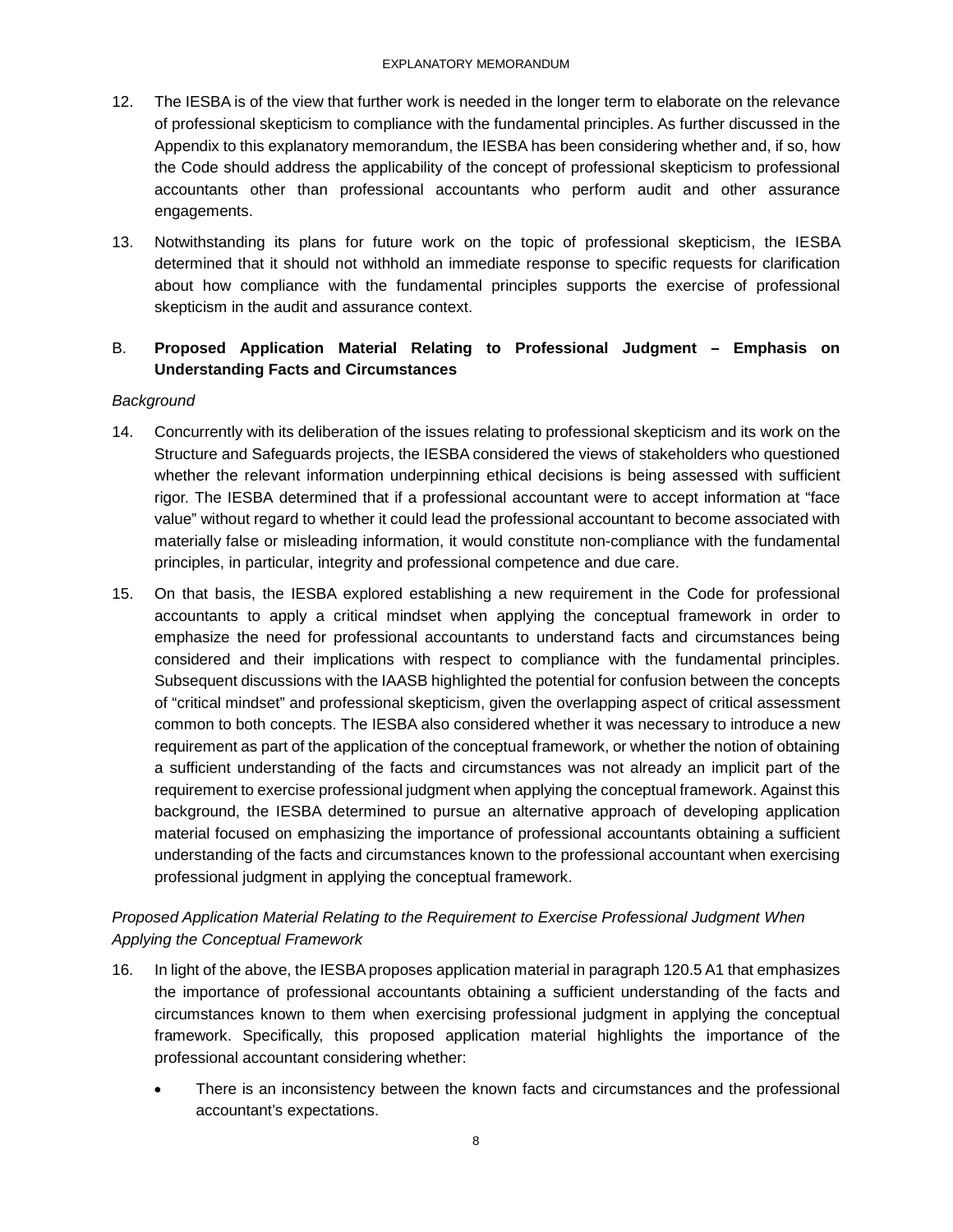- The information provides a reasonable basis on which to reach a conclusion.
- Other reasonable conclusions could be drawn from the information being considered.
- The professional accountant's own preconception or bias might be affecting the professional accountant's judgment.
- The professional accountant's own expertise and experience are sufficient, or whether there is a need to consult with others with relevant expertise or experience.
- 17. The proposed application material is aligned to the discussion of professional judgment in the IAASB's standards.[9](#page-8-3)
- 18. The IESBA believes that the proposed application material is a meaningful addition to the proposed restructured Code because it makes explicit an expectation that the IESBA believes is already implicit in the application of the conceptual framework. Therefore, the IESBA determined that it would be in the public interest to make this proposed application material available as part of the restructured Code when it is issued.

### <span id="page-8-0"></span>III. **Analysis of Overall Impact of the Proposed Changes**

- 19. The IESBA believes that the proposed application material in paragraphs 120.5 A1 and 120.13 A1 relating to professional judgment and professional skepticism, respectively, will clarify what is already implicit in the provisions of the Code. Consequently, it is not expected that the proposals will introduce any significant additional costs for professional accountants already complying with the Code.
- 20. With respect to the proposed application material relating to professional skepticism, the proposed clarification will heighten auditors' focus on the provisions in the Code that are relevant to acting in a manner that supports the exercise of professional skepticism. Consequently, the IESBA believes that the proposed application material in 120.13 A1 will contribute to improving audit quality.

### <span id="page-8-1"></span>IV. **Project Timetable and Effective Date**

21. The IESBA intends to finalize the proposed application material at the same time as its Structure project by December 2017. It also proposes to align the effective date of the proposed application material with the effective date of the restructured Code (see January 2017 [IESBA Update\)](https://www.ifac.org/system/files/publications/files/IESBA-Update-Restructured-Ethics-Code.pdf).

### <span id="page-8-2"></span>V. **Guide for Respondents**

22. The IESBA welcomes comments on all matters addressed in this exposure draft, but especially those identified in the Request for Specific Comments below. Comments are most helpful when they refer to specific paragraphs, include the reasons for the comments, and, where appropriate, make specific suggestions for any proposed changes to wording. When a respondent agrees with proposals in this Exposure Draft, it will be helpful for the IESBA to be made aware of this view.

<span id="page-8-3"></span><sup>-&</sup>lt;br>9 See ISA 200, paragraphs 13(k), 16 and A23–A27. The IAASB's standards define *professional judgment* as "the application of relevant training, knowledge and experience, within the context provided by auditing, accounting, and ethical standards, in making informed decisions about the courses of action that are appropriate in the circumstances of the audit engagement."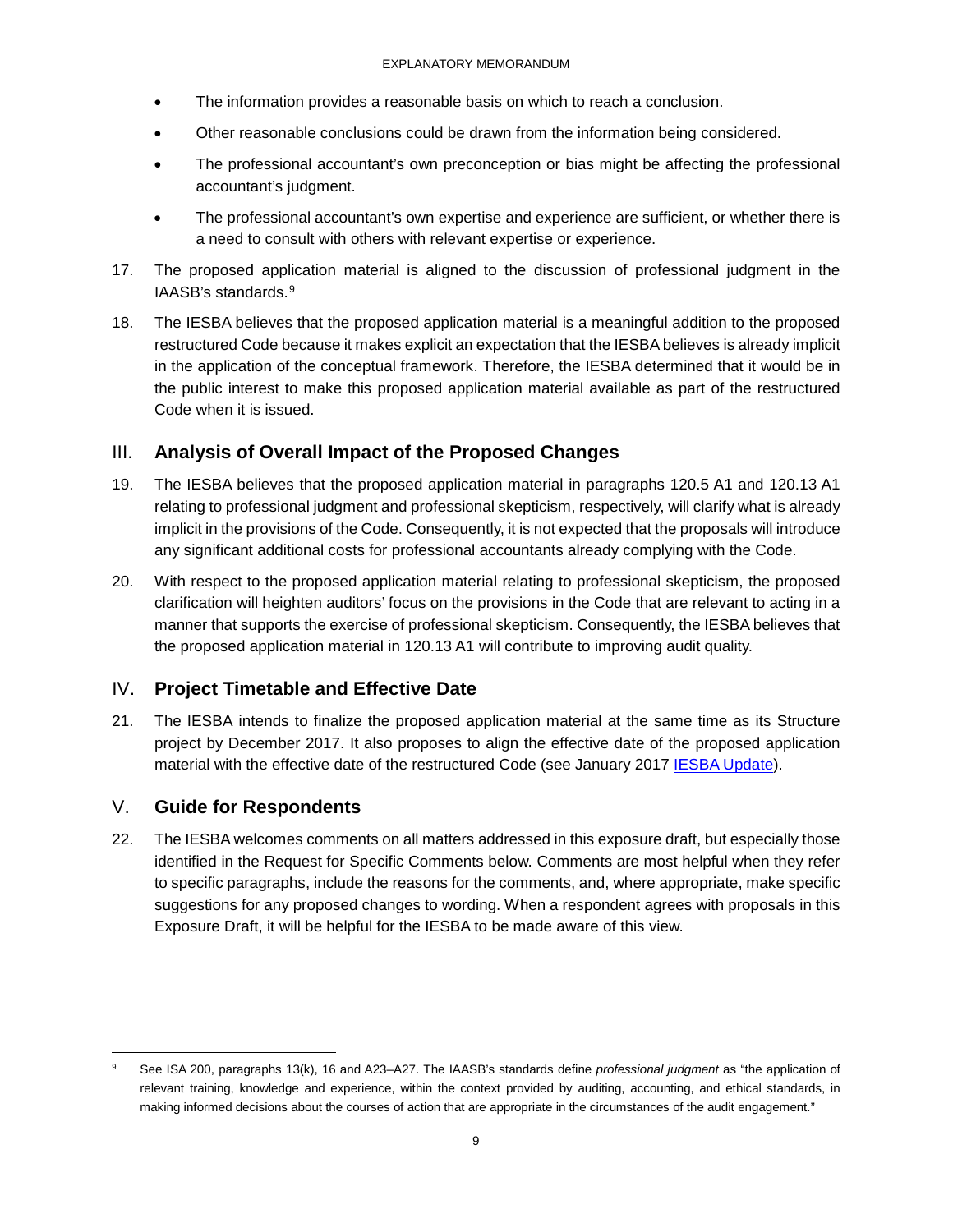### **Request for Specific Comments**

*Proposed Application Material Relating to Professional Skepticism (paragraph 120.13 A1)*

- 1. Do respondents agree that the proposed application material enhances the understandability of the conceptual framework in Section 120 of the proposed restructured Code?
- 2. Do the examples in the proposed application material clearly describe how compliance with the fundamental principles of integrity, objectivity, and professional competence and due care support the exercise of professional skepticism in the context of an audit of financial statements? If not, why not?

*Proposed Application Material Relating to Professional Judgment (paragraph 120.5 A1)*

- 3. Do respondents agree that the proposed application material enhances the understandability of the conceptual framework in Section 120 of the proposed restructured Code?
- 4. Do respondents agree that the proposed application material appropriately emphasizes the importance of professional accountants obtaining a sufficient understanding of the facts and circumstances known to them when exercising professional judgment in applying the conceptual framework? If not, why not?

#### **Request for General Comments**

- 23. In addition to the request for specific comments above, the IESBA is also seeking comments on the matters set out below:
	- (a) *Small and Medium Practices (SMPs) –* The IESBA invites comments regarding any aspect of the proposals from SMPs.
	- (b) *Regulators and Audit Oversight Bodies –* The IESBA invites comments on the proposals from an enforcement perspective from members of the regulatory and audit oversight communities.
	- (c) *Developing Nations –* Recognizing that many developing nations have adopted or are in the process of adopting the Code, the IESBA invites respondents from these nations to comment on the proposals, and in particular on any foreseeable difficulties in applying them in their environment.
	- (d) *Translations –* Recognizing that many respondents may intend to translate the final changes for adoption in their own environments, the IESBA welcomes comment on potential translation issues respondents may note in reviewing the proposals.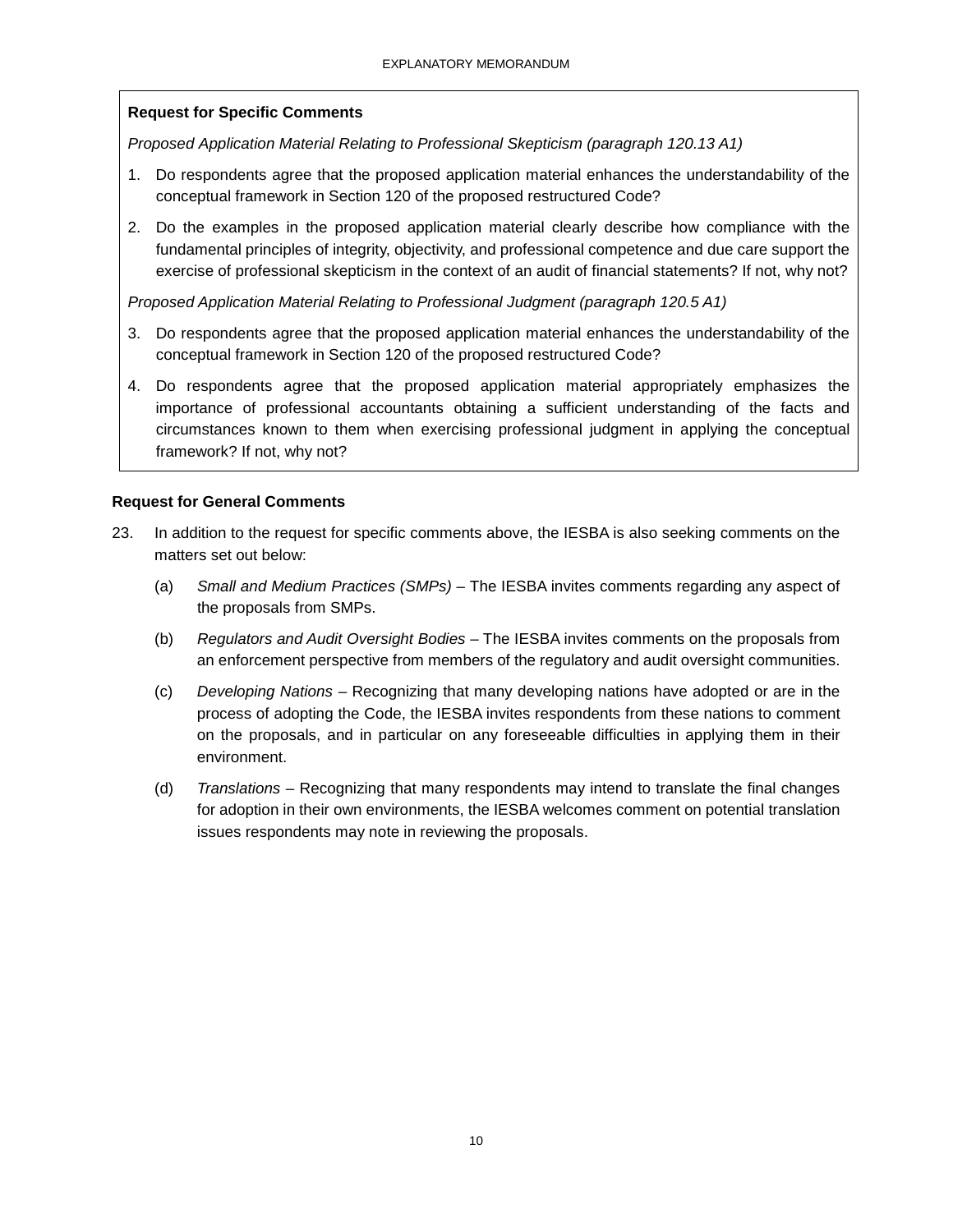## <span id="page-10-0"></span>**Matters Relating to the Applicability of Professional Skepticism Beyond the Audit and Assurance Context―**

## **Background and Future Considerations**[10](#page-10-1)

### **Calls for Extending the Applicability of Professional Skepticism to All Professional Accountants**

- 1. As explained in paragraph 6, some stakeholders have suggested that the IESBA consider how the Code should address professional skepticism beyond audit and other assurance engagements. Those stakeholders have expressed the view that the concept of professional skepticism should be relevant to all professional accountants – not just professional accountants who perform audit and other assurance engagements. For example:
	- In its April 2015 [comment letter](http://www.ifac.org/system/files/publications/exposure-drafts/comments/41.IOSCO.pdf) to the IESBA, the International Organization of Securities Commissions (IOSCO) called on the IESBA to emphasize in the Code the need for professional accountants in business (PAIBs) to exercise an adequate level of professional skepticism throughout the process of preparing, presenting and/or filing information. IOSCO noted that:
		- o PAIBs' work typically involves accumulating, distilling, and interpreting information from others, namely colleagues who work at the source (e.g., in operating departments) of an entity's transactions.
		- o Given the increased level of complexity of business transactions and financial reporting and the increasing use of estimates and management judgments, PAIBs should be required to demonstrate enhanced levels of attentiveness and sensitivity to the integrity of information with which they are associated.
	- Participants in a 2014 Public Interest Oversight Board (PIOB) Public Interest Workshop suggested that "professional skepticism as a state of the mind and attitude should govern the performance of auditors, and inspire the attitude of other accountants, e.g., accountants in business." They further noted that "when accountants (practitioners, non-practitioners, accountants in business) do not display proper professional skepticism it is recognized as a barrier to effective performance."<sup>[11](#page-10-2)</sup>
	- Representatives of the PIOB at the March 2017 IESBA and IESBA CAG meetings expressed the view that the concept of professional skepticism is relevant to all professional accountants and that it is in the public interest that guidance on professional skepticism be made available to all professional accountants.

#### **Issues, IESBA Deliberations and Decisions**

2. Concurrently with its deliberations on developing the proposed application material in paragraph 120.13 A1, the IESBA has been considering whether and, if so, how the Code should address the applicability of the concept of professional skepticism to professional accountants other than professional accountants who perform audit and other assurance engagements.

<span id="page-10-1"></span><sup>&</sup>lt;sup>10</sup> The IESBA is not seeking comments on the matters outlined in this Appendix at this time.

<span id="page-10-2"></span><sup>11</sup> See *[Conclusions from the PIOB Public Interest Workshop](http://www.ifac.org/system/files/meetings/files/Agenda%20Item%201-C%20-%20PIOB%20Sept%202014%20Public%20Interest%20Workshop%20Conclusions.pdf)*.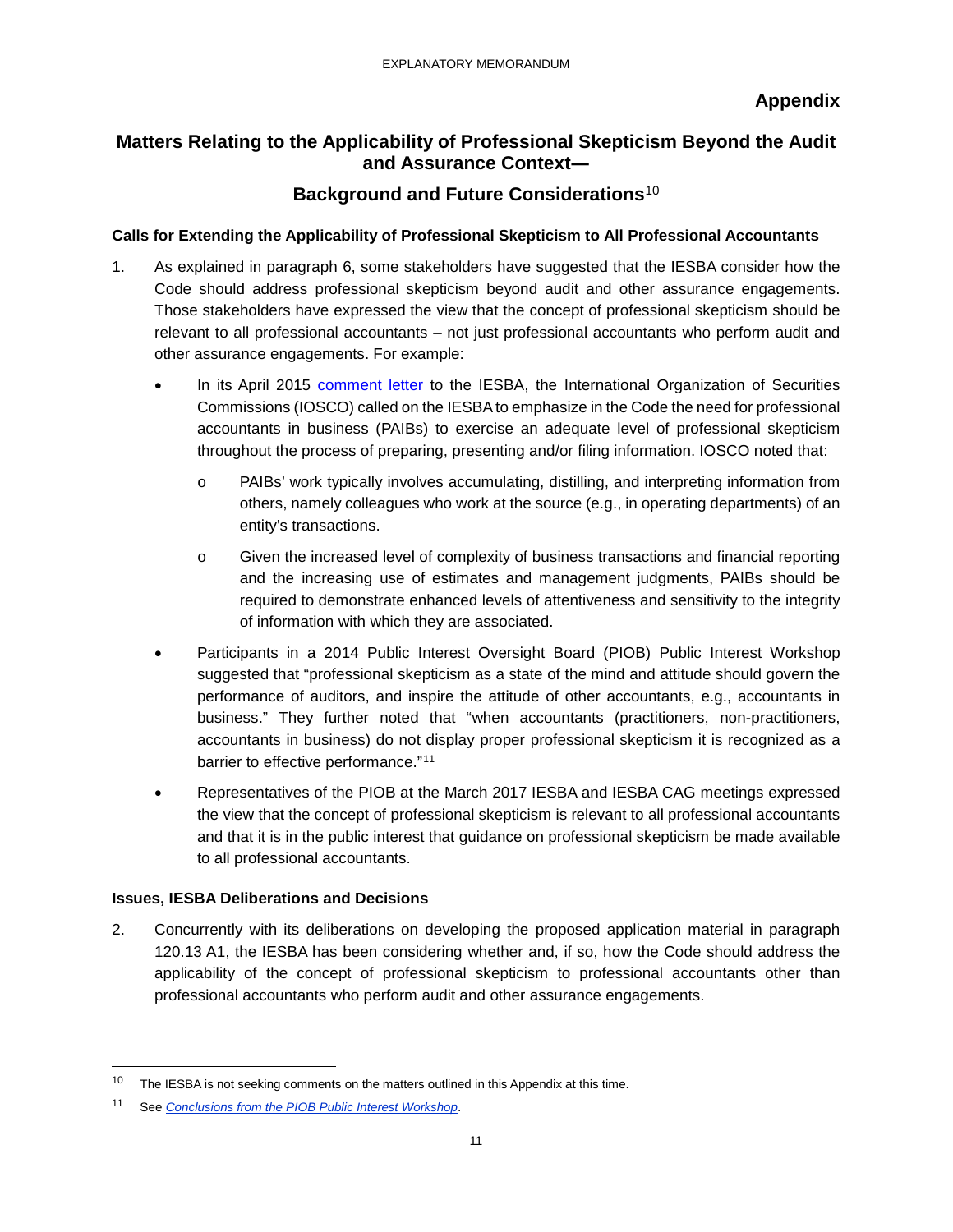- 3. The IESBA noted that:
	- Professional skepticism is defined in the IAASB's International Standards and, as a concept, is long established in audit and assurance literature, with a very specific and clearly defined meaning in the context of audit and other assurance engagements.
	- The IAESB' standards already require professional skepticism to be a competency area for professional values, ethics and attitudes that all professional accountants should have. As stated in footnote 5, the IAESB's standards require all professional accountants to "apply a questioning mindset critically to assess financial information and other relevant data;" and "Identify and evaluate reasonable alternatives to reach well-reasoned conclusions based on all relevant facts and circumstances."
- 4. The IESBA's preliminary discussions with the IAASB and the joint CAGs of the IESBA and IAASB have identified a number of concerns about a potential for dilution of the meaning and importance of professional skepticism in the audit and assurance context if its applicability were to be extended beyond audit and assurance. Other concerns raised included, among others:
	- A potential need to reconsider the definition of professional skepticism in the IAASB's International Standards and the implications that might have for the nature and extent of auditors' and assurance practitioners' work effort; and
	- Potential implications for the nature and extent of work effort related to the provision of other types of professional services by professional accountants in public practice, for example, financial statement compilations and tax return preparation.

Also, the IESBA recognizes that broadening the applicability of professional skepticism to all professional accountants could create implications for how the IAESB's standards address professional skepticism.

- 5. In regard to the above, the IESBA notes that:
	- The IAASB's future considerations include analyzing potential fundamental changes to the concept and definition of professional skepticism in its International Standards.
	- The IAESB's extant standards use the IAASB's definition of professional skepticism and that the IAESB is planning to explore whether there is a need for clarification about professional skepticism in its standards.
- 6. Given the complexities described above and the desirability of a coordinated approach with ongoing initiatives by the IAASB and the IAESB, the IESBA intends to consider whether and, if so, how to extend the concept of professional skepticism to all professional accountants. This will involve consulting with stakeholders on relevant matters, including:
	- The implications of extending the concept of professional skepticism to all professional accountants (including those matters identified above).
	- Whether the Code should include more guidance on how to overcome impediments to the exercise of professional skepticism. Development of such guidance might include, for example, a consideration of:
		- o Whether the limited references to bias in the Code might need to be further developed, leveraging relevant academic research on the topic.
		- o Whether more application material is needed to explain how professional accountants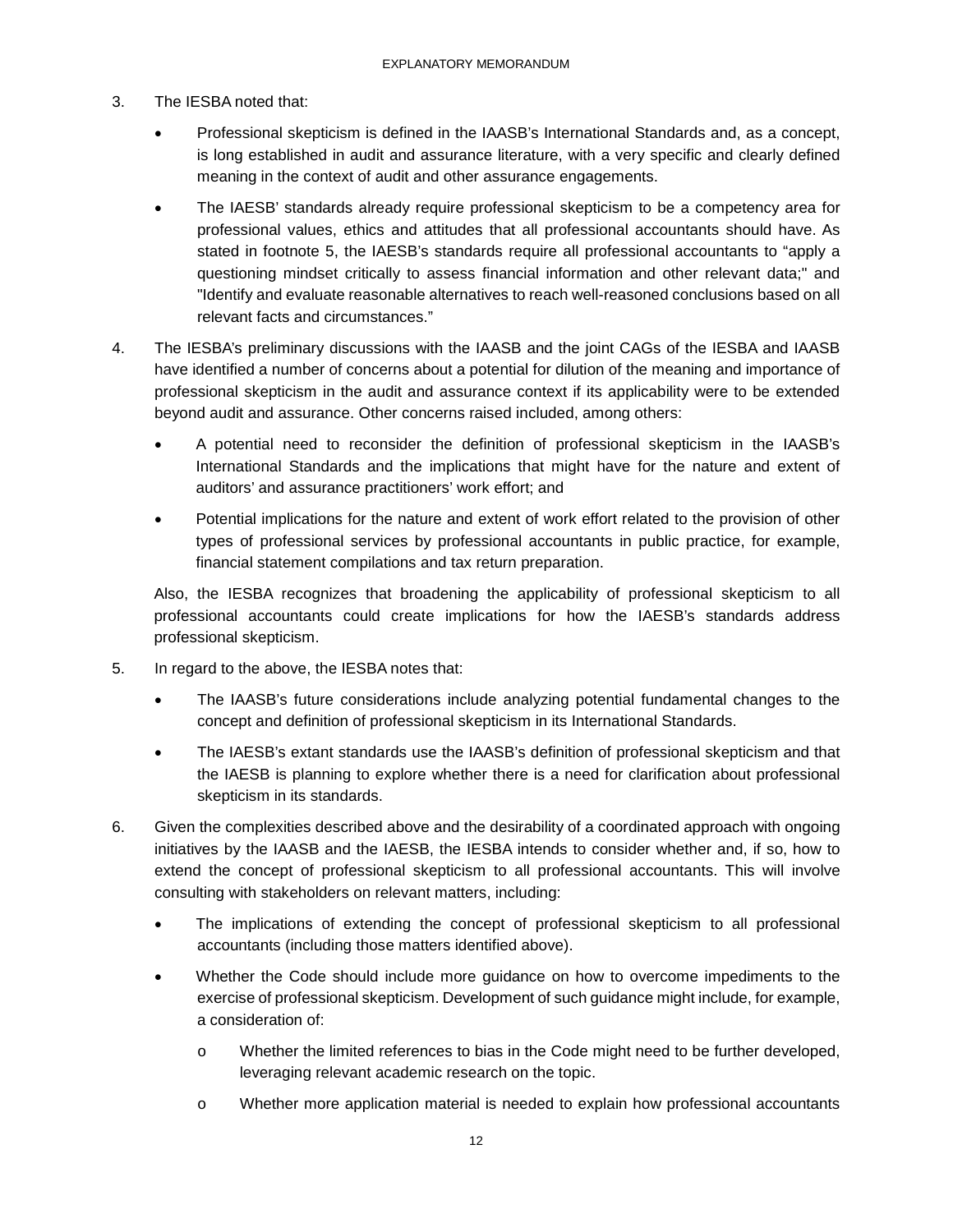#### EXPLANATORY MEMORANDUM

should respond to external factors such as pressure.

- o Whether the Code should describe the attributes that have been identified as drivers to the application of professional skepticism (e.g., "courage/fortitude", critical thinking).
- Whether there is, in the public interest, a need to develop material to describe the role and expectations of professional accountants and how their work contributes to enhancing the integrity and credibility of information with which they are associated.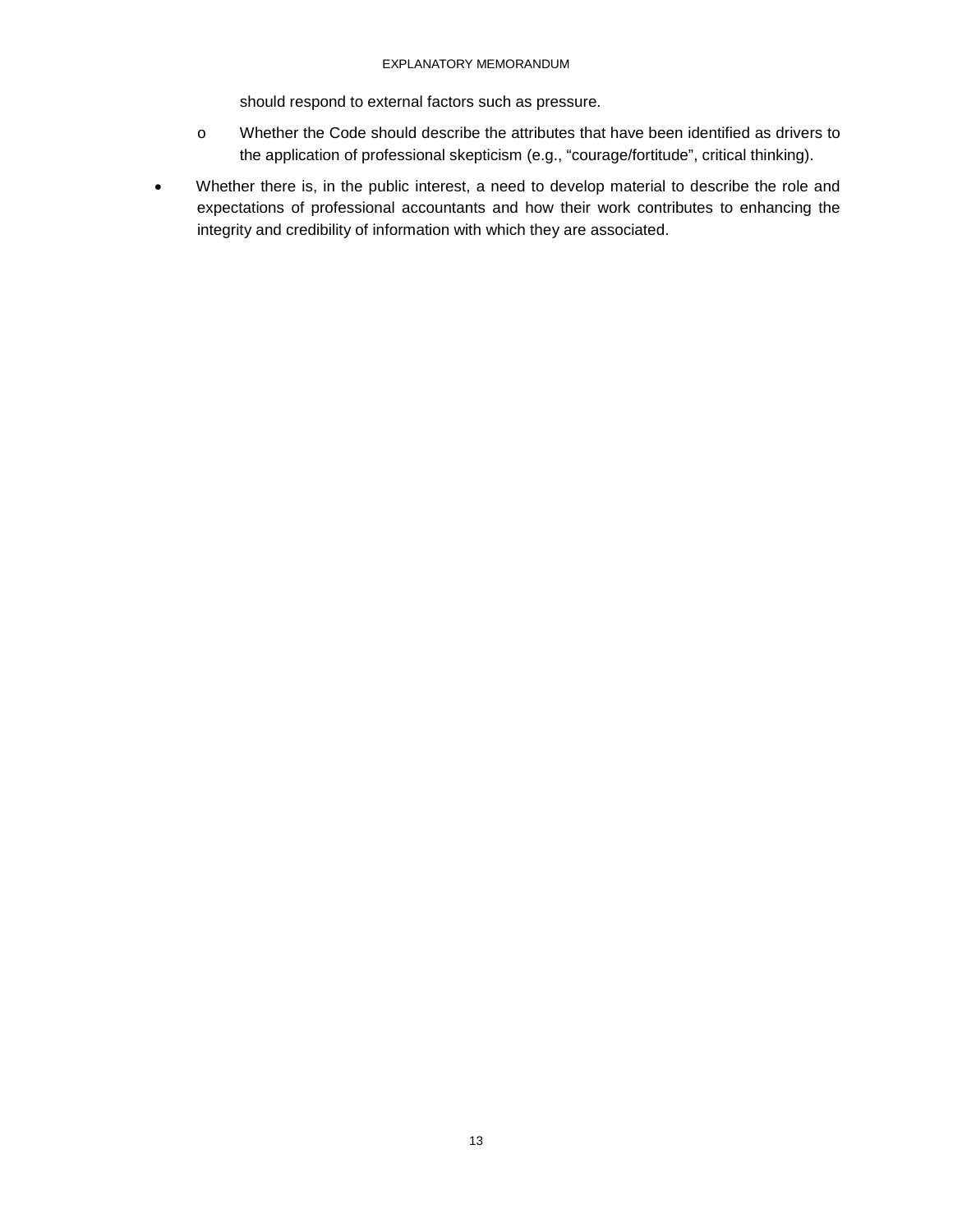# <span id="page-13-0"></span>**EXPOSURE DRAFT: PROPOSED APPLICATION MATERIAL RELATING TO (A) PROFESSIONAL SKEPTICISM – LINKAGE WITH THE FUNDAMENTAL PRINCIPLES; AND (B) PROFESSIONAL JUDGMENT – EMPHASIS ON UNDERSTANDING FACTS AND CIRCUMSTANCES**

The IESBA's proposals include two sets of proposed application material presented in gray text below. The application material is a proposed addition to Section 120, *The Conceptual Framework* of the restructured Code.

## **A. Proposed New Application Material to Explain How Compliance with the Fundamental Principles Supports the Exercise of Professional Skepticism**

### **Part 1 – COMPLYING WITH THE CODE, FUNDAMENTAL PRINCIPLES AND THE CONCEPTUAL FRAMEWORK**

**Section 120**

**The Conceptual Framework**

…

## **Requirements and Application Material**

…

### **Considerations for Audits, Reviews and Other Assurance Engagements**

### *Independence*

- 120.12 A1 Professional accountants in public practice are required to be independent when performing audits, reviews, or other assurance engagements. Independence is linked to the fundamental principles of objectivity and integrity. It comprises:
	- (a) Independence of mind the state of mind that permits the expression of a conclusion without being affected by influences that compromise professional judgment, thereby allowing an individual to act with integrity, and exercise objectivity and professional skepticism.
	- (b) Independence in appearance the avoidance of facts and circumstances that are so significant that a reasonable and informed third party would be likely to conclude that a firm's or an audit or assurance team member's integrity, objectivity or professional skepticism has been compromised.
- 120.12 A2 Parts 4A and 4B of the Code comprise the *International Independence Standards*. Parts 4A and 4B set out requirements and application material on how to apply the conceptual framework to maintain independence when performing audits, reviews or other assurance engagements. Professional accountants and firms are required to comply with these standards in order to be independent, when conducting such engagements. The conceptual framework to identify, evaluate and address threats to compliance with the fundamental principles applies in the same way to compliance with independence requirements. The categories of threats to compliance with the fundamental principles described in paragraph 120.6 A3 are also the categories of threats to compliance with independence.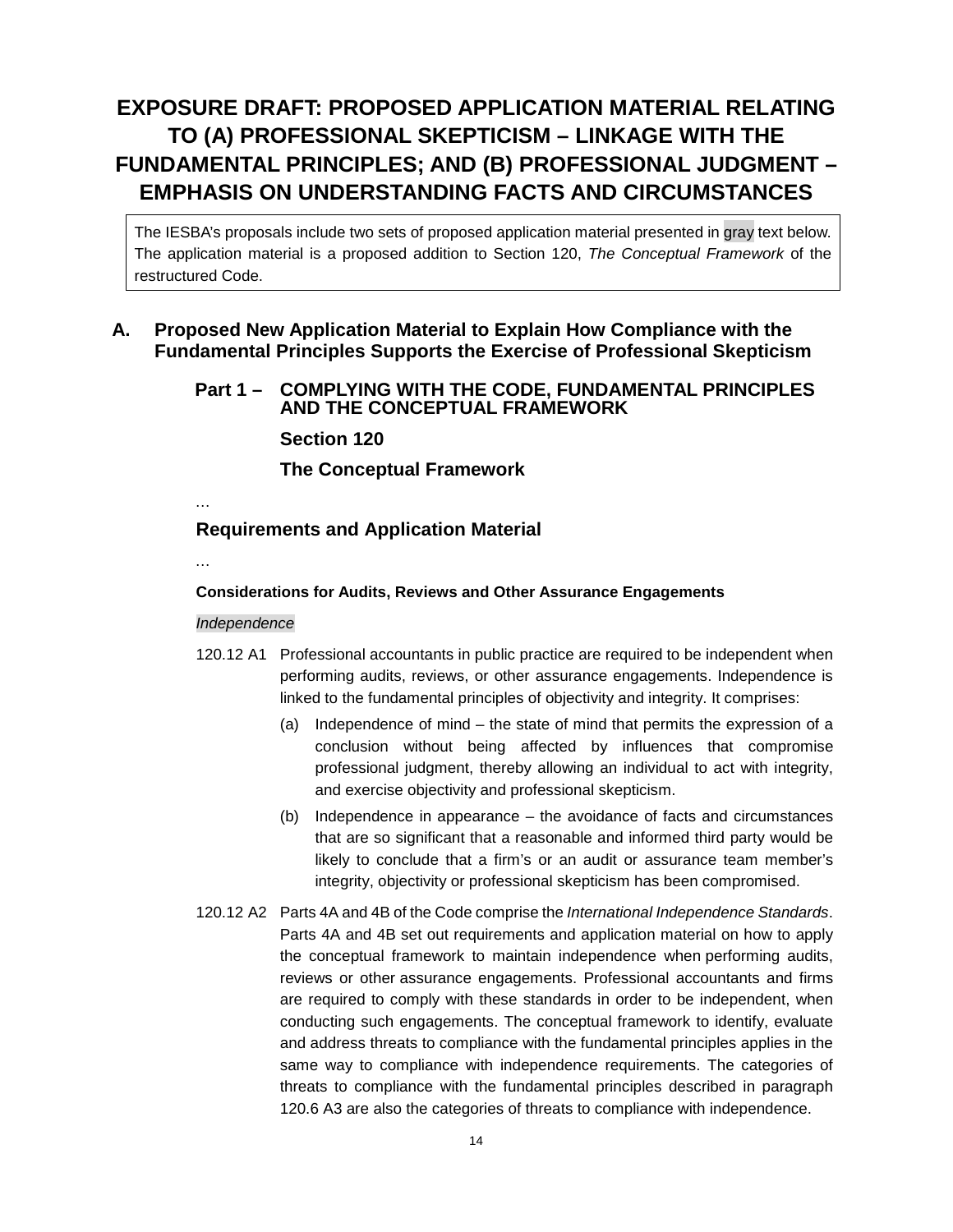#### *Professional Skepticism*

- 120.13 A1 Auditing, review and other assurance standards, including those issued by the International Auditing and Assurance Standards Board (IAASB), require professional accountants in public practice to exercise professional skepticism when planning and performing audits, reviews and other assurance engagements. Compliance with the fundamental principles supports the exercise of such professional skepticism. For example, in an audit of financial statements, this is illustrated in the following examples:
	- **Integrity** requires the professional accountant to be straightforward and honest. Therefore, integrity supports the exercise of professional skepticism when the accountant is aware of or suspects that a position advanced by a client could result in financial statements being materially false or misleading. Being straightforward when raising concerns, pursuing inquiries or seeking further evidence before reaching a conclusion about a matter of concern is consistent with a questioning mind and the critical assessment of audit evidence involved in exercising professional skepticism.
	- *Objectivity* requires the professional accountant to recognize that previous involvement with a client, among other things, might give rise to a risk of bias by the accountant. Self-awareness of the accountant's own bias when considering evidence relating to a matter material to the audit of the client's financial statements and taking additional steps to evaluate relevant evidence to address such risks of bias are actions consistent with exercising professional skepticism.
	- *Professional competence and due care* requires the professional accountant to have the appropriate level of professional knowledge and skill required for a particular engagement, and to act diligently in accordance with applicable standards, laws and regulations. These attributes enable the accountant to identify risks of misstatement that are relevant to a particular client's financial statements and to exercise professional skepticism by diligently pursuing and then critically assessing whether audit evidence is sufficient and appropriate in the circumstances.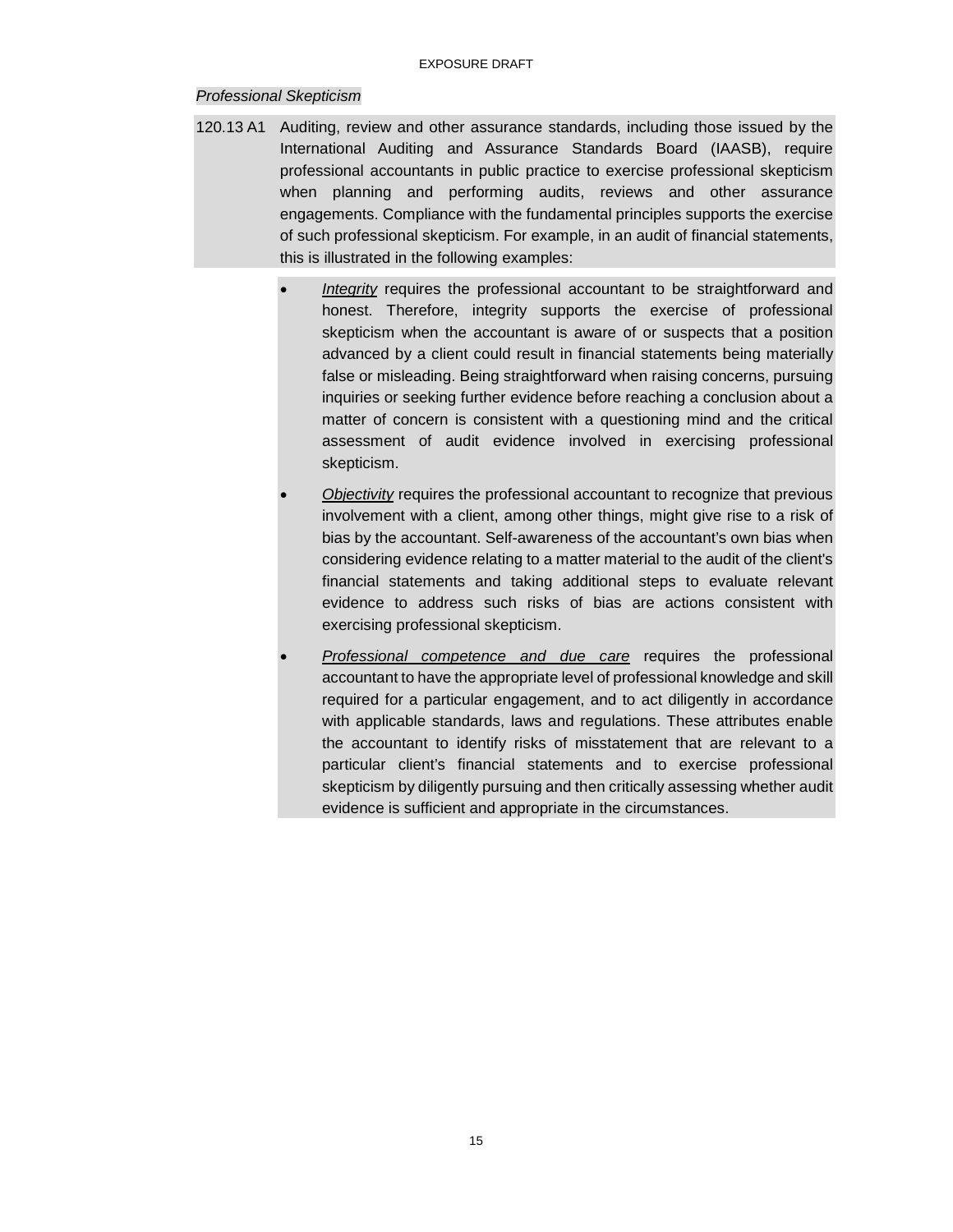**B. Proposed New Application Material to Emphasize the Importance of Understanding Facts and Circumstances in Relation to Exercising Professional Judgment**

### **Part 1 – Complying with the Code, Fundamental Principles and the Conceptual Framework**

… **Section 120 The Conceptual Framework** 

…

### **Requirements and Application Material**

…

**R120.5** When applying the conceptual framework, the professional accountant shall:

- (a) Exercise professional judgment;
- (b) Remain alert for new information and to changes in facts and circumstances; and
- (c) Use the reasonable and informed third party test as described in paragraph 120.6 A1.

#### **Exercise of Professional Judgment**

- 120.5 A1 Professional judgment involves the application of training, knowledge and experience taking into account the nature and scope of the professional activity being undertaken. When exercising professional judgment it is important that the professional accountant obtains a sufficient understanding of the facts and circumstances known to the accountant to identify, evaluate and address threats to compliance with the fundamental principles. In obtaining this understanding, the accountant might consider, among other matters, whether:
	- There is an inconsistency between the known facts and circumstances and the accountant's expectations.
	- The information provides a reasonable basis on which to reach a conclusion.
	- Other reasonable conclusions could be drawn from the information being considered.
	- The accountant's own preconception or bias might be affecting the accountant's judgment.
	- The accountant's own expertise and experience are sufficient, or whether there is a need to consult with others with relevant expertise or experience.

#### **Reasonable and Informed Third Party**

120.5 A2A1 The reasonable and informed third party test is a consideration by the professional accountant about whether the same conclusions would likely be reached by another party. Such consideration is made from the perspective of a reasonable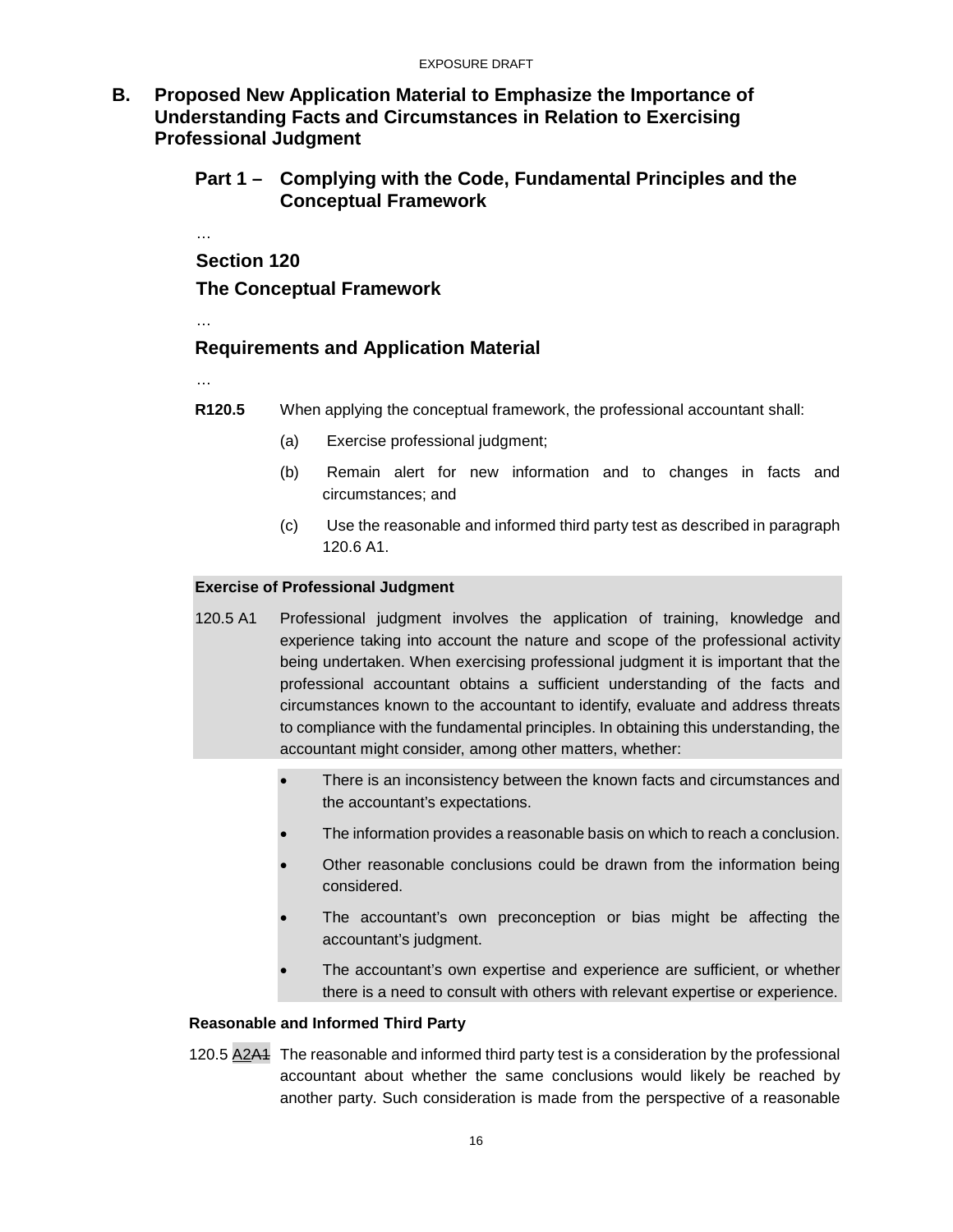#### EXPOSURE DRAFT

and informed third party, who weighs all the relevant facts and circumstances that the accountant knows, or could reasonably be expected to know, at the time the conclusions are made. The reasonable and informed third party does not need to be an accountant, but would possess the relevant knowledge and experience, to understand and evaluate the appropriateness of the accountant's conclusions in an impartial manner.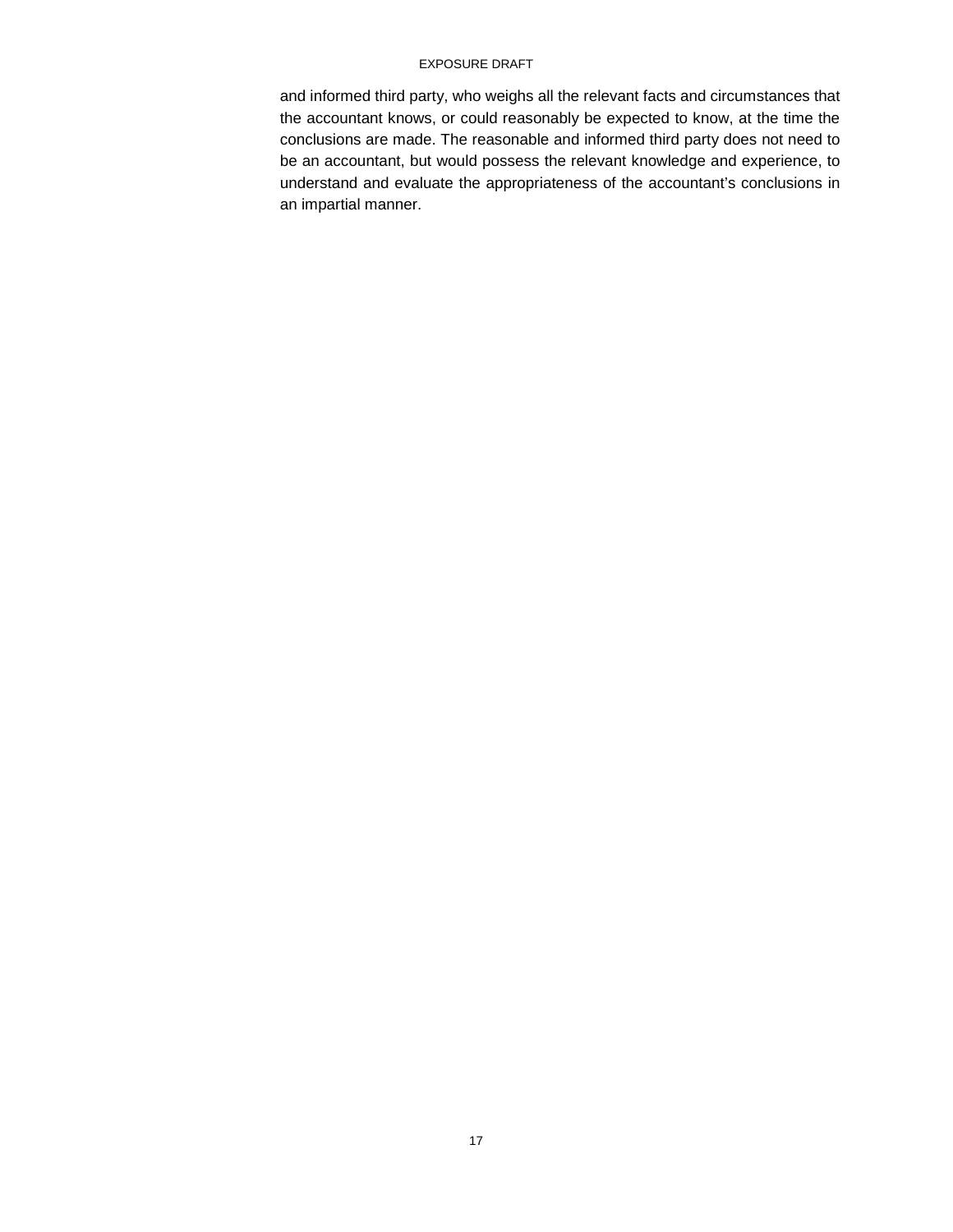The *Code of Ethics for Professional Accountants*, Exposure Drafts, Consultation Papers, and other IESBA publications are published by, and copyright of, IFAC.

The IESBA and IFAC do not accept responsibility for loss caused to any person who acts or refrains from acting in reliance on the material in this publication, whether such loss is caused by negligence or otherwise.

The 'International Ethics Standards Board for Accountants, '*Code of Ethics for Professional Accountants*', 'International Federation of Accountants', 'IESBA', 'IFAC', the IESBA logo, and IFAC logo are trademarks of IFAC, or registered trademarks and service marks of IFAC in the US and other countries.

<span id="page-17-0"></span>Copyright © May 2017 by the International Federation of Accountants (IFAC). All rights reserved. Permission is granted to make copies of this work to achieve maximum exposure and feedback provided that each copy bears the following credit line: "*Copyright ©* May 2017 by *the International Federation of Accountants (IFAC). All rights reserved. Used with permission of IFAC. Permission is granted to make copies of this work to achieve maximum exposure and feedback*."